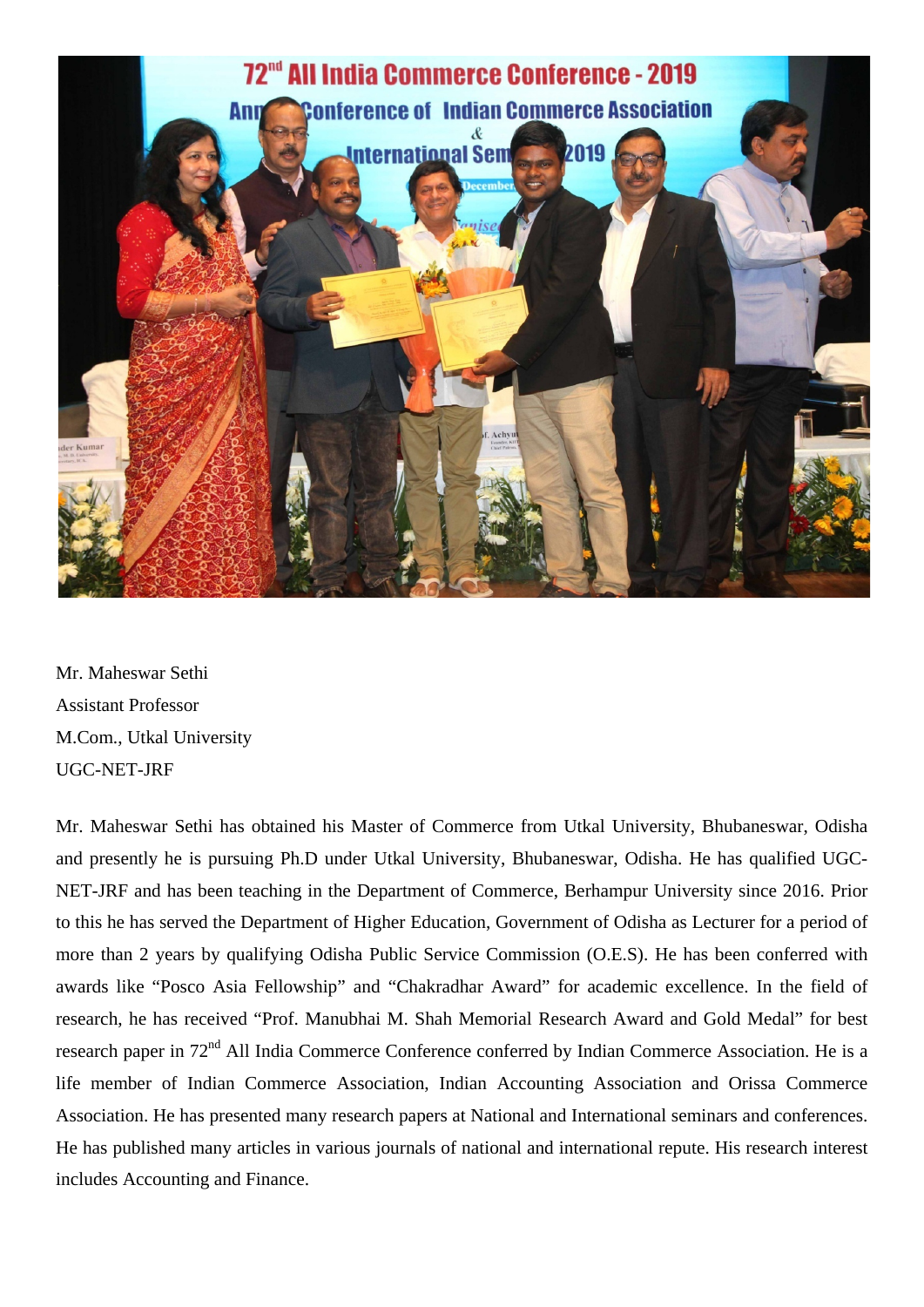### **Address**

P.G. Department of Commerce, Berhampur University, Bhanja Bihar Berhampur- 760007 Ganjam, Odisha, India

## **Contact**

Email: [ms.com@buodisha.edu.in](mailto:ms.com@buodisha.edu.in) Mobile: +91-7537917218

#### **Research Publications**

- "Degree of Leverage and Its Impact on Cash Holdings in Indian Manufacturing Firms". The Indian Journal of Commerce, Volume-72, July-December 2019, PP-239-257.
- "Cash Holdings & Its Determinants: A Study of Cotton & Textile Industry in India". The Orissa Journal of Commerce, Volume-XXXX, Issue-II, PP-1-13.
- "Cash Holdings Scenario in Indian Manufacturing Firms: Evidence from Financial Crisis". International Journal for Research in Engineering Application & Management (IJREAM), Volume-05, Issue-01, April-2019, PP-539-551.
- "Determinants of Cash Holdings: A Study of Manufacturing Firms in India". International Journal of Management Studies, Volume-VI, Issue-2(2), April-2019, PP-11-26.
- \* "Reforming Indirect Tax Structure in India through GST". Orissa Journal of Commerce, Volume-XXXVIII, October-2017, PP-30-35.
- **"**National Food Security Act, 2013: Issues, Challenges and Implications". Orissa Journal of Commerce, Volume-XXXVI, Jan-2016, PP-94-104.
- **"**Development and Impact of Tourism in India". The Utkal Business Review, Volume- XXIX, December-2015, PP-36-50.
- "A Critical Analysis of Literature Reviews on Absolute Liquid Assets Management and Its Impact on Performance of Corporate". Golden Research Thoughts, Volume-4, Issue-7, Jan-2015**.**
- "Value Relevance of Accounting Information: An Analysis from Firm's Financial Constraint Perspective"(chapter in edited book). Kunal Books (Publisher & Distributors), New Delhi, first edition 2019, PP-128-140.
- **"**Impact of Financial Performance of Corporates on Corporate Social Responsibility Spending before the Implementation of Companies Act, 2013"( chapter in edited book). Rainbow International Publication New Delhi, first edition-2015, PP-40-51.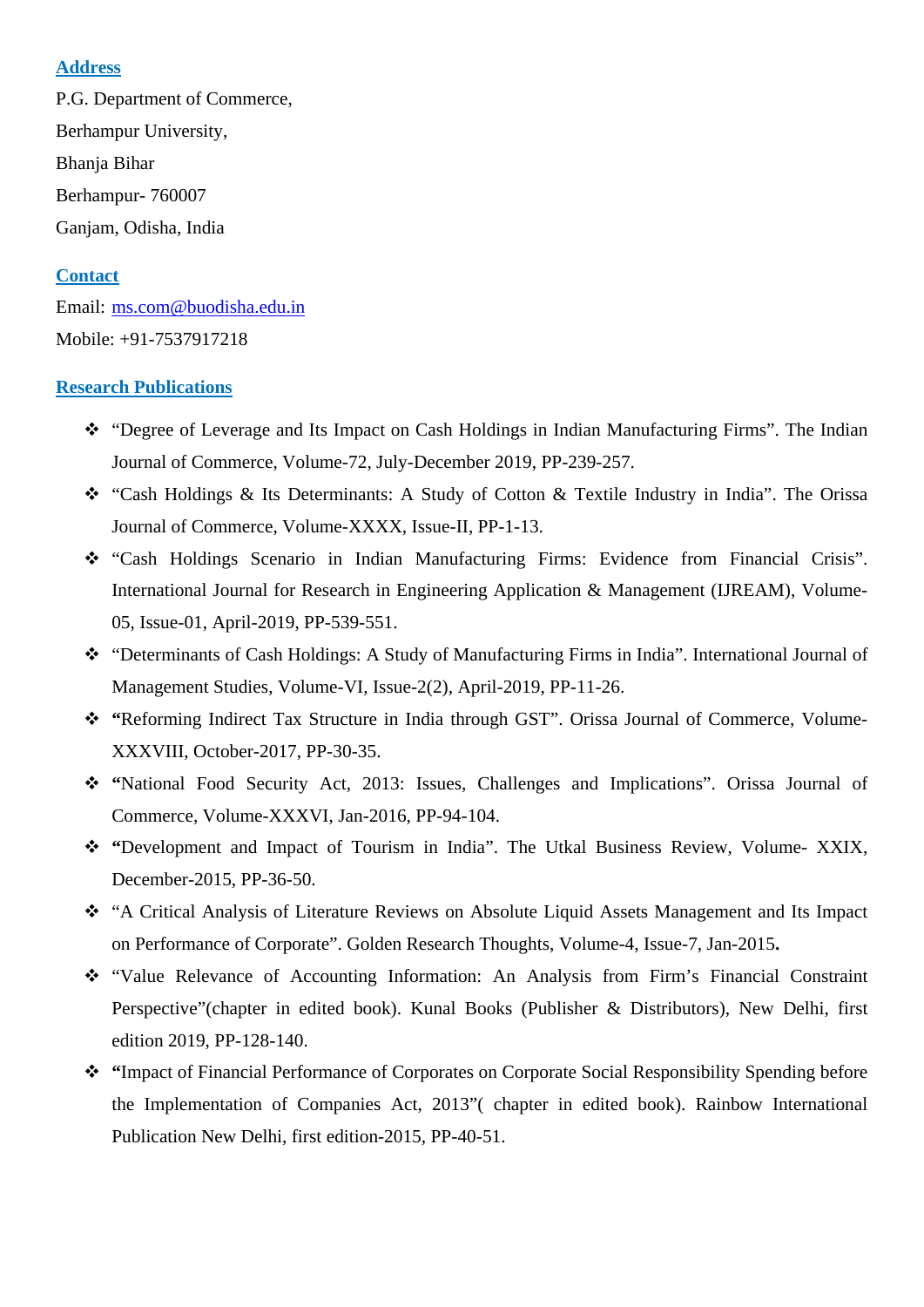### **Conference**

#### **International**

- "Measuring the Effect of Degree of Leverage on Cash Holdings: A Study of Selected Indian Manufacturing Firms', 72<sup>nd</sup> All India Commerce Conference-2019, KIIT Deemed to be University, Bhubaneswar.
- \* "Firm Characteristics and Cash Holdings in Indian Iron & Steel Industry". 40<sup>th</sup> All Odisha Commerce Conference-2019, KIIT Deemed to be University, Bhubaneswar.
- **"**Cash Holdings Behaviour of Indian Manufacturing Firms: Evidence from Financial Crisis**".** 7th PAN IIM World Management Conference, IIM Rohtak.
- **"**Firm Characteristics and Dividend policy: A Study in Indian Perspective". International Seminar on "Economic Ascendancy of India: Issues & Challenges", P.G. Department of Commerce, Utkal University, Bhubaneswar.
- "Revitalising Commerce Education in India". International Seminar on "Skilling India: Need for Redefining Commerce Education in India", P.G. Department of Commerce, Utkal University, Bhubaneswar.
- **"**Agricultural Financing by Banks in India: A Comparative Study". International Conference on "Emerging Trends in Agribusiness Management: Prospects & Challenges" (ICAM-2018), Department of Business Administration, Kalam Institute of Technology, Berhampur.
- "Foreign Direct Investment and Economic Growth of India". International Seminar on "Institutional Excellence for Economic Growth", P.G. Department of Commerce, Utkal University, Bhubaneswar.
- \* "Determinants of Earnings Management: A Study in Indian Context". 38<sup>th</sup> All India Accounting Conference, University Business School, Punjab University, Chandigarh.
- <sup>\*</sup> "Indian Tourism Industry: Opportunities and Challenges".  $68<sup>th</sup>$  All India Commerce Conference-2015, University Department of Commerce & Business Management, Vinoba Bhave University, Hazaribag.
- **"**Impact of Financial Performance of Corporates on Corporate Social Responsibility Spending before the Implementation of Companies Act, 2013".  $67<sup>th</sup>$  All India Commerce Conference-2014, KIIT University, Bhubaneswar.

#### **National**

- \* "Teaching and Learning Accounting in Virtual Environment". National webinar of Indian Accounting Association.
- Does Profitability Differ between Aggressive and Conservative Firm? A Study, National Seminar on "Indian Financial System: Strategic Issues, Challenges and Opportunities", Birla School of Commerce, Birla Global University, Bhubaneswar.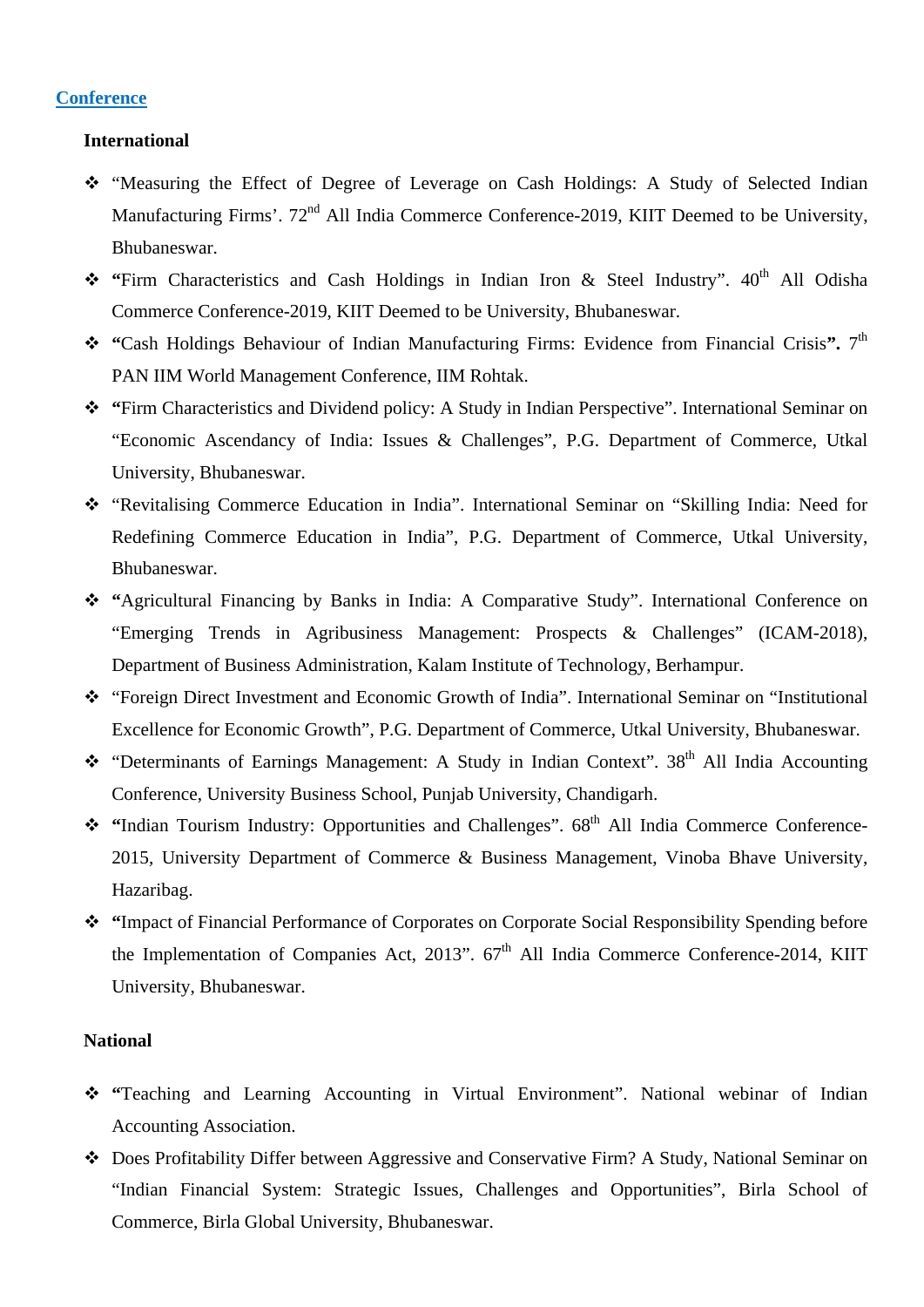- **"**Impact of Macro Economic Variables on Economic Growth: Evidence from India". National seminar on "Managing Business in VUCA Environment: Challenges and Opportunities", BIITM, Bhubaneswar.
- "Impact of Demonetization on Digital Payments in India". National seminar on "Managing Business in VUCA Environment: Challenges and Opportunities", BIITM, Bhubaneswar.
- **"**Entrepreneurship & Economic Development Through Education". National Seminar on "Entrepreneurship Development: Policies And Strategies" (NSEDPS-2019), School of Commerce and Management, Gangadhar Meher University, Sambalpur.
- **"**Link between Value Relevance of Accounting Information and Financial Constraint: An Analysis of Listed Manufacturing Firms in India". XXXIX All Odisha Commerce Conference, P.G. Department of Commerce Utkal University, Bhubaneswar.
- **"**Determinants of Cash Management: A Study of Indian Manufacturing Companies". National Seminar on "Contemporary Issues & Challenges in Finance and Taxation", P.G. Department of Commerce, Berhampur University.
- **"**Value Relevance of Accounting Information: Evidence from Listed Manufacturing Firms in India". 71st All Indian Commerce Conference, Department of Commerce, Osmania University.
- **"**Demonetization and Changing Landscape of Digital Payments in India". XXXVIII Odisha Commerce Conference, School of Commerce, Ravenshaw University, Cuttack.
- **"**Impact of Companies Act 2013 on Corporate Social Responsibility Spending". National Seminar on "Corporate Social Responsibility in India: Strategies for Inclusive Development", Department of Commerce and Management Studies & Centre for Study of Social Exclusion and Inclusive Policy, Andhra University, Visakhapatnam, Andhra Pradesh.
- \* "Reforming Indirect Tax Structure in India through GST". XXXVII Orissa Commerce Conference, P.G. Department of Business Management, Fakir Mohan University, Balasore.
- **"**Utkal University Research Scholars' Conclave-2016 (UURSC-2016)". Poster Presentation, Utkal University, Bhubaneswar.
- "Skilling India: A Means of Removing Skill Gap among Youth". Skilling India and Employability: Issues and Options, P.G. Department of Commerce, Utkal University, Bhubaneswar.
- **"**Problems and Prospects of Indian Cement Sector". National seminar on "Manufacturing Sector in India: Issues & Challenges", P.G. Department of Commerce, Utkal University, Bhubaneswar.
- **"**Effective Governance: An Essential Toll for Economic Sustainability". National Seminar on "Effective Regulation and Governance for Economic Sustainability", P.G. Department of Commerce, Utkal University, Bhubaneswar.
- **"**Challenges and Opportunities of MSMEs in Globalized Era". National Seminar on "Development of Micro, Small & Medium Enterprises in Odisha-Challenges and Opportunities", Department of Commerce, Choudwar College, Cuttack.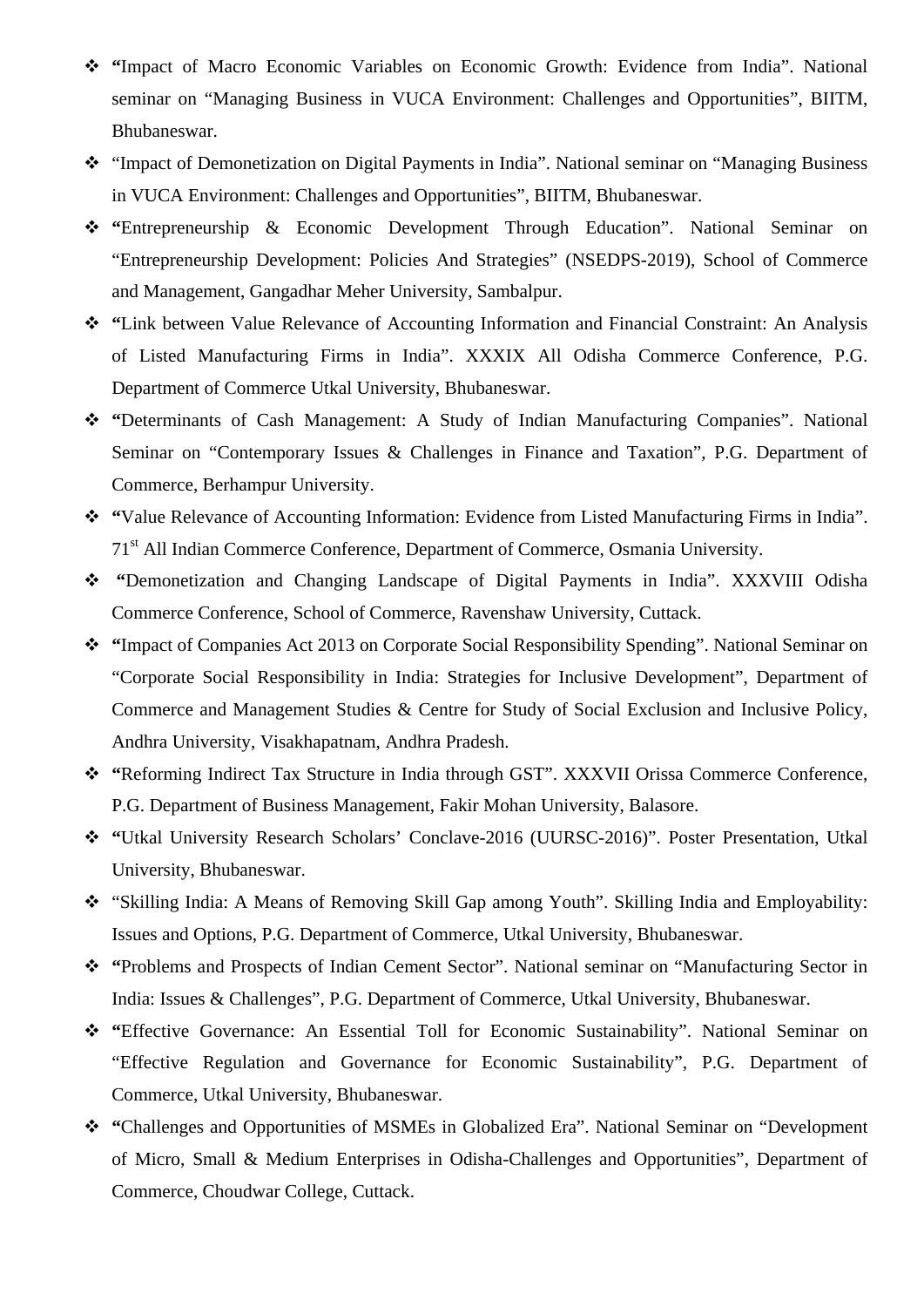- **"**Impact of Corporate Environmental Reporting on Financial Performance: An Empirical Study". State Level Seminar of Indian Accounting Association, Bhubaneswar Branch on "Accounting Education & Research", Mahendra Institute of Management and Technical Studies, Bhubaneswar.
- \* "Integrated Reporting: A New Approach for Elevating Firm's Value". State Level Seminar on "Contemporary Issues and Challenges in Accounting", P.G. Department of Commerce, Utkal University, Bhubaneswar.
- **"**Development of Commerce Education in South Odisha: A Study". State Level Seminar on "Development of Education in South Odisha", Ram Narayan Degree College, Dura, Ganjam.
- **"**National Food Security Act 2013- It's Issues, Challenges and Implications". XXXV Annual Conference of Odisha Commerce Association, Department of Commerce & Management Studies, Kendrapada Autonomous College, Kendrapada.
- **"**Trends in Domestic Savings and Capital Formation in India". Weekly Departmental Seminar, P.G. Department of Commerce, Utkal University, Bhubaneswar.

## **Awards & Fellowship**

- Recipient of **Prof. Manubhai. M. Shah Memorial Research Award and the Gold Medal** for best research paper in  $72<sup>nd</sup>$  All India Commerce Conference 2019.
- **❖** Qualified **UGC NET-JRF** for 4 times.
- **Best Paper Award** in the State Level Seminar of Indian Accounting Association, Bhubaneswar Branch.
- **POSCO Asia Fellowship-2009** for topping the all India P.G. entrance test conducted by P.G. Department of commerce, Utkal University, Bhubaneswar.
- **Chakradhar Award-2004** for best performance in the class of 10+2 level at U. N. College of science & Technology, Adaspur.

### **Invited Talks**

- Chief Guest in seminar on "Future Prospects of Commerce Education" at Binayak Acharya College, Berhampur.
- Resource Person in seminar on "Emerging Issues & Challenges in Corporate Reporting System in India" at S.V.M. Autonomous College Jagatsinghpur.
- Resource Person in Entrepreneurship Development Programme (EDP) at Kalinga Industrial Training Centre, Chatrapur.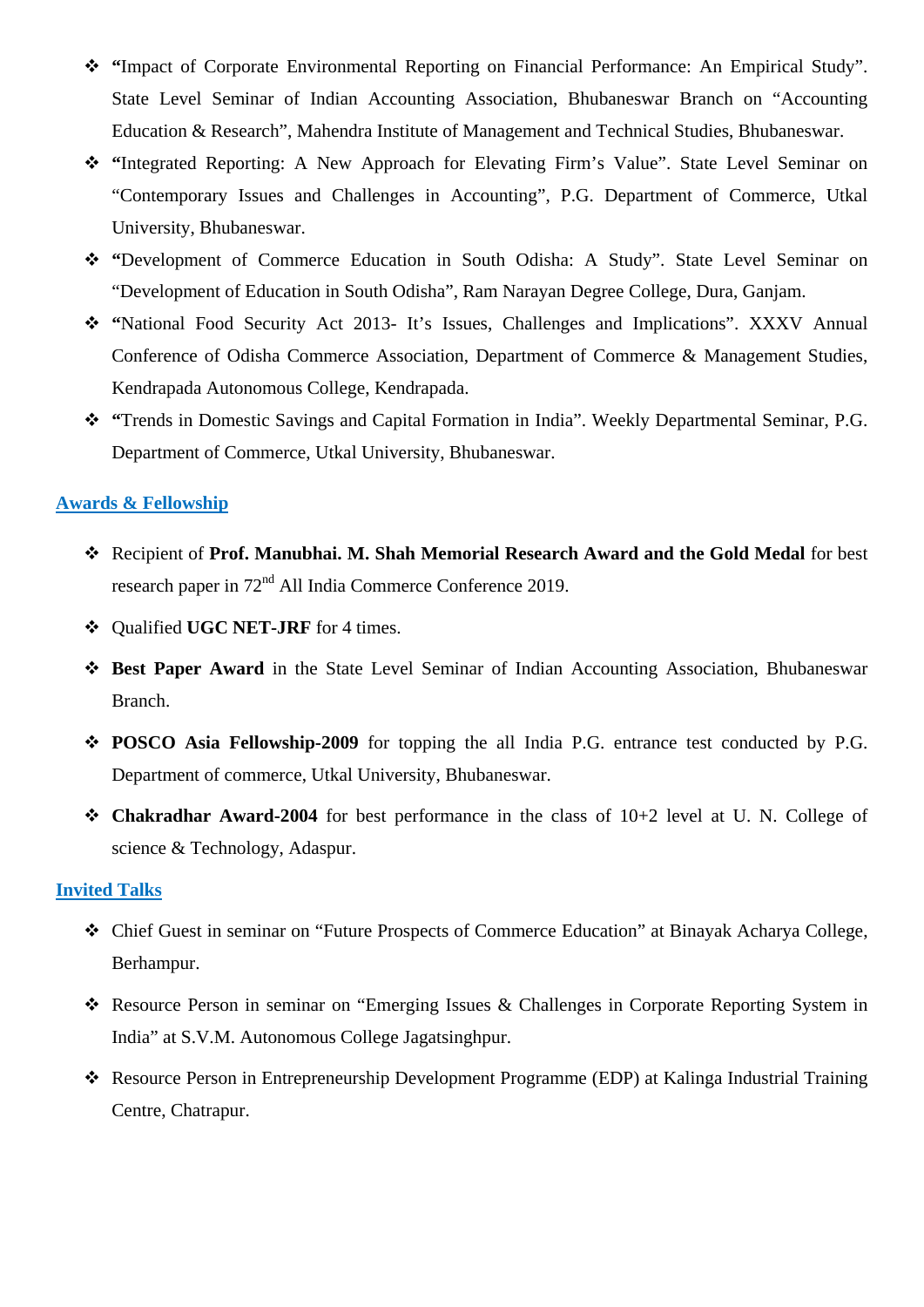### **Teaching Experience**

- Lecturer in Commerce (O.E.S) Department of Higher Education, Government of Odisha for more than 2 years.
- Presently working as Assistant Professor in P.G. Department of Commerce, Berhampur University since 2016.

### **Teaching & Research Interest**

 $\triangle$  Accounting and Finance

### **Programmes Attended**

- UGC sponsored *Refresher Course*, Human Resources Development Centre, Utkal University, Vani Vihar, Bhubaneswar.
- UGC sponsored *Orientation Programme*, Human Resources Development Centre, Utkal University, Vani Vihar, Bhubaneswar.
- *"Application of Econometrics Tools for Data Analysis"-* Workshop Organized by Institute of Public Enterprise, Hyderabad.
- *"Econometrics of Event Studies in Finance"-* Department of Commerce, School of Management and Legal Studies, University of Kerala.
- *"Research Methodology"-* Online Faculty Awareness Programme Organized by Shri Chhatrapati Shivajiraje College of Engineering, Pune.
- *"Business Analytics using Tableau"-* Faculty Development Programme Organized by National Institute of Science and Technology, Berhampur.
- *"Research Methodology Workshop"-* Organized by Berhampur University under OHEPEE.
- *"Awareness Generation on Intellectual Property Rights"-* Workshop Organized by Science & Technology Department, Government of Odisha.
- *"Igniting Entrepreneurship"-* Workshop Organized by Department of Business Administration, Berhampur University.
- *"Investment in Stock Market: Dynamics of Trading Mechanism"-* Workshop Organized by P.G. Department of Commerce, Berhampur University
- *"Commodity Futures Market in India"-* Training Programme Organized by Forward Market Commission, Govt. of India and P.G. Department of Commerce, Utkal University, Bhubaneswar.
- *"Cost Accounting Standards"-* Training Programme Organized by Institute of Cost & Work Accountants of India (ICWAI) and P.G. Department of Commerce, Utkal University.